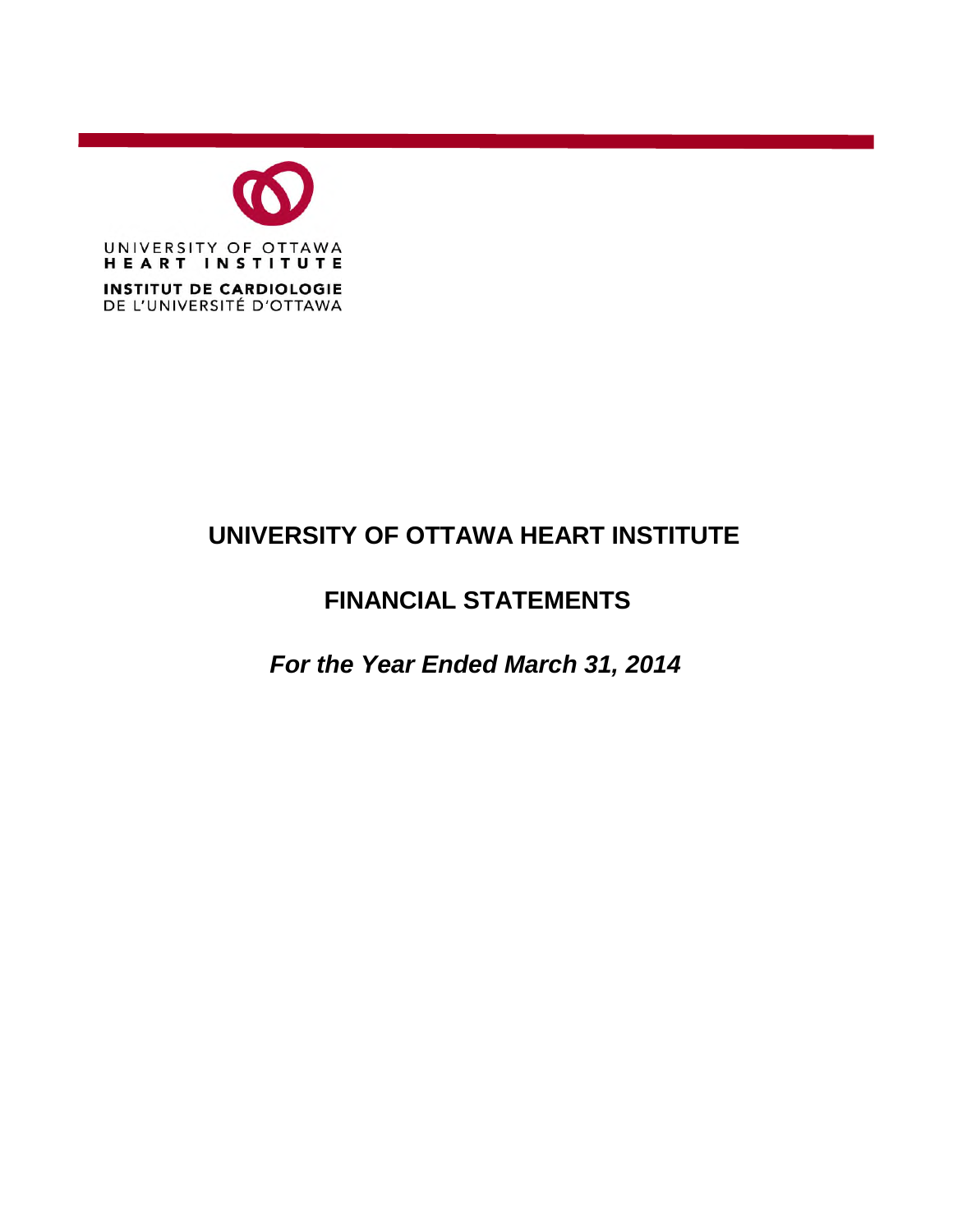

June 26, 2014

#### **Independent Auditor's Report**

#### **To the Directors of University of Ottawa Heart Institute**

We have audited the accompanying financial statements of University of Ottawa Heart Institute, which comprise the statement of financial position as at March 31, 2014 and the statements of operations, changes in net assets and cash flows for the year then ended, and the related notes, which comprise a summary of significant accounting policies and other explanatory information.

#### **Management's responsibility for the financial statements**

Management is responsible for the preparation and fair presentation of these financial statements in accordance with Canadian public sector accounting standards and for such internal control as management determines is necessary to enable the preparation of financial statements that are free from material misstatement, whether due to fraud or error.

#### **Auditor's responsibility**

Our responsibility is to express an opinion on these financial statements based on our audit. We conducted our audit in accordance with Canadian generally accepted auditing standards. Those standards require that we comply with ethical requirements and plan and perform the audit to obtain reasonable assurance about whether the financial statements are free from material misstatement.

An audit involves performing procedures to obtain audit evidence about the amounts and disclosures in the financial statements. The procedures selected depend on the auditor's judgment, including the assessment of the risks of material misstatement of the financial statements, whether due to fraud or error. In making those risk assessments, the auditor considers internal control relevant to the entity's preparation and fair presentation of the financial statements in order to design audit procedures that are appropriate in the circumstances, but not for the purpose of expressing an opinion on the effectiveness of the entity's internal control. An audit also includes evaluating the appropriateness of accounting policies used and the reasonableness of accounting estimates made by management, as well as evaluating the overall presentation of the financial statements.

*PricewaterhouseCoopers LLP 99 Bank Street, Suite 800, Ottawa, Ontario, Canada K1P 1E4 T: +1 613 237 3702, F: +1 613 237 3963*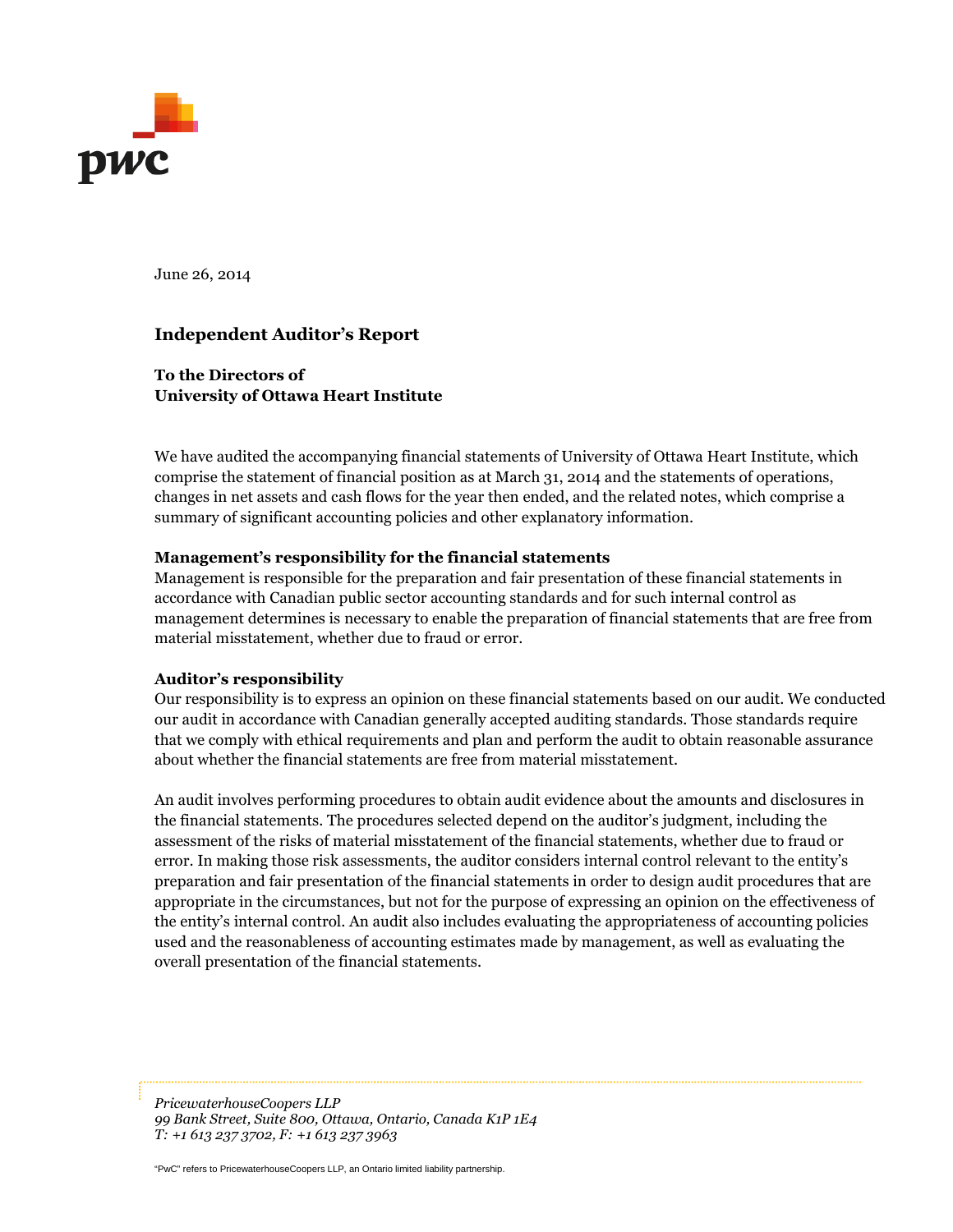

We believe that the audit evidence we have obtained in our audit is sufficient and appropriate to provide a basis for our audit opinion.

#### **Opinion**

In our opinion, the financial statements present fairly, in all material respects, the financial position of the Institute as at March 31, 2014 and the results of its operations and its cash flows for the year then ended in accordance with Canadian public sector accounting standards.

Pricewaterhouse Coopers LLP

**Chartered Professional Accountants, Licensed Public Accountants**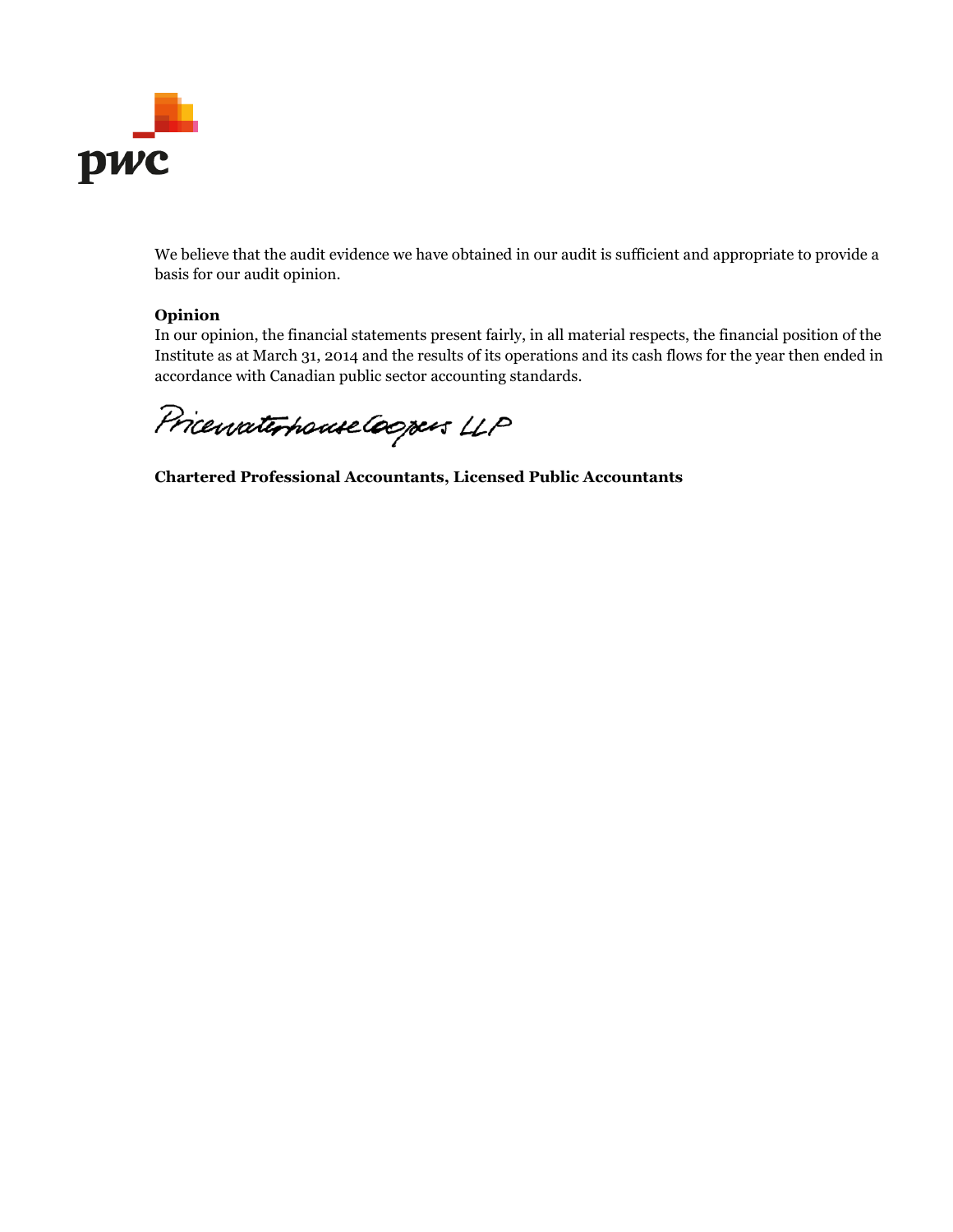## **UNIVERSITY OF OTTAWA HEART INSTITUTE STATEMENT OF OPERATIONS For the Year Ended March 31, 2014**

(000'S)

|                                                                    | 2014            | 2013            |                 |
|--------------------------------------------------------------------|-----------------|-----------------|-----------------|
|                                                                    | <b>BUDGET</b>   | <b>ACTUAL</b>   | <b>ACTUAL</b>   |
|                                                                    | Unaudited       |                 |                 |
|                                                                    |                 |                 |                 |
| <b>Revenue</b>                                                     |                 |                 |                 |
| <b>MOH</b>                                                         |                 |                 |                 |
| - Base                                                             | 120,648         | 121,764         | 120,648         |
| - One Time: Cardiac Priority program                               | 5,051           | 4,737           | 4,503           |
| - One Time: Cardiac Recovery (clawback)                            |                 | (1,683)         | (937)           |
| - One Time : Cardiac HOCC                                          | 625             | 652             | 661             |
| - Other Votes                                                      | 330             | 326             | 326             |
| <b>MOH Revenue</b>                                                 | 126,654         | 125,796         | 125,201         |
|                                                                    |                 |                 |                 |
| <b>Patient Revenue</b>                                             |                 |                 |                 |
| - In patient                                                       | 14,240          | 16,096          | 14,107          |
| - Out patient                                                      | 12,544          | 12,321          | 12,354          |
| - Differential                                                     | 1,544           | 1,566           | 1,498           |
| <b>Other Operating</b>                                             | 5,841           | 6,448           | 5,627           |
| Amortization of Deferred Contributions                             | 3,485           | 2,649           | 3,382           |
| <b>Total Revenue</b>                                               | 164,308         | 164,876         | 162,169         |
|                                                                    |                 |                 |                 |
| <b>Expense</b>                                                     |                 |                 |                 |
|                                                                    |                 |                 |                 |
| Salaries and Wages                                                 | 79,375          | 78,773          | 78,516          |
| <b>Medical Staff Remuneration</b>                                  | 6,431           | 6,356           | 6,329           |
| <b>Medical Surgical Supplies</b><br><b>Drugs and Medical Gases</b> | 36,497<br>4,735 | 36,647<br>4,162 | 35,784<br>4,592 |
| Supplies and Other Expenses                                        | 10,056          | 11,415          | 9,586           |
| <b>Service Agreements</b>                                          | 19,948          | 19,925          | 19,832          |
| <b>Interest Charges</b>                                            | 669             | 595             | 629             |
| Amortization of Capital Assets                                     | 6,228           | 5,372           | 6,205           |
| <b>Bad Debts</b>                                                   | 200             | 40              | 499             |
| Rental/Lease of Equipment                                          | 125             | 167             | 131             |
| <b>Total Expense</b>                                               | 164,264         | 163,452         | 162,103         |
|                                                                    |                 |                 |                 |
| Net Revenue for the year                                           | 44              | 1,424           | 66              |

*The accompanying notes are an integral part of these financial statements.*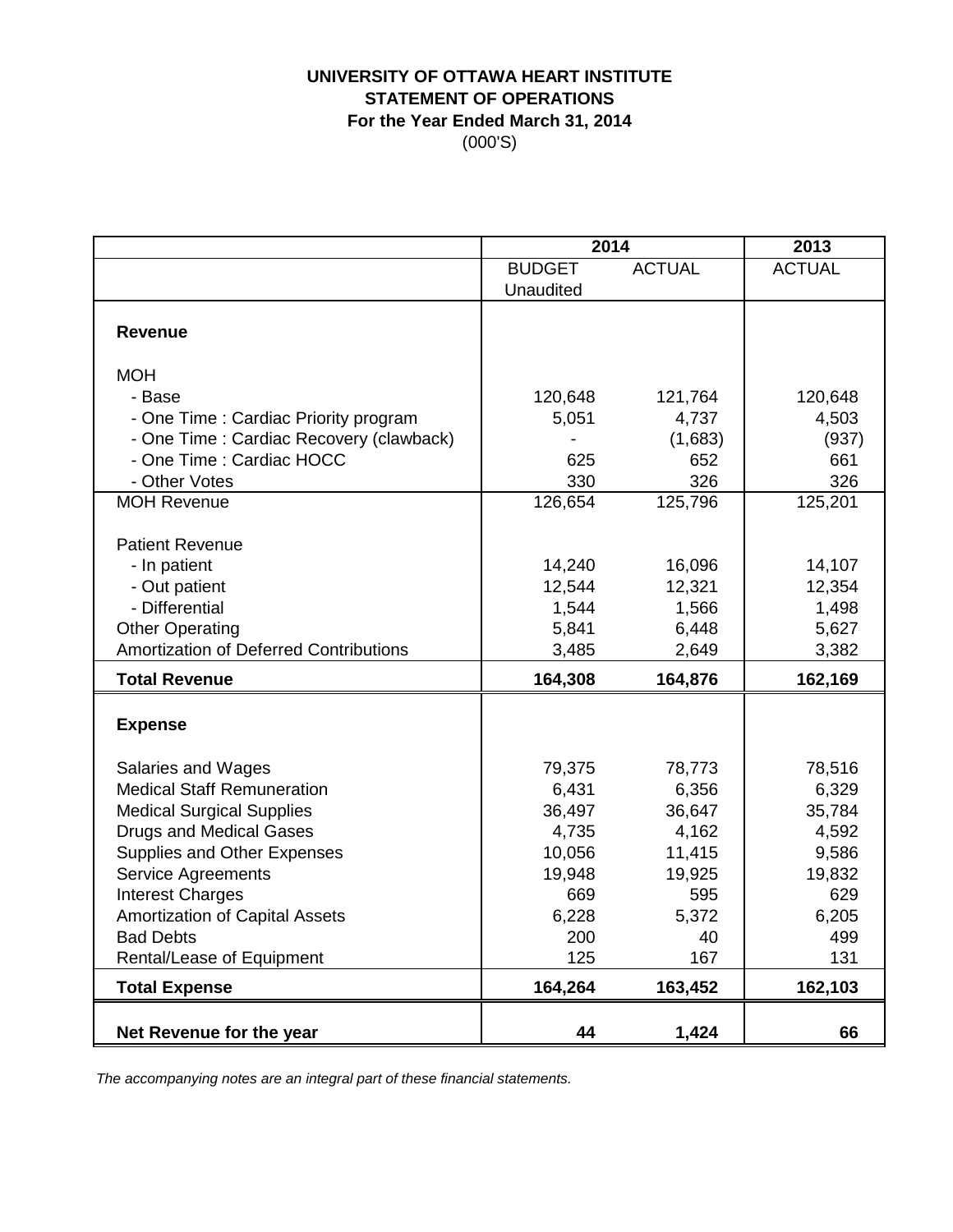# **UNIVERSITY OF OTTAWA HEART INSTITUTE STATEMENT OF FINANCIAL POSITION As at March 31, 2014**

(000'S)

|                                                                 | 2014         | 2013 |           |  |
|-----------------------------------------------------------------|--------------|------|-----------|--|
| <b>Assets</b>                                                   |              |      |           |  |
| <b>Current Assets</b>                                           |              |      |           |  |
| Cash                                                            | \$<br>7,649  | \$   | 3,729     |  |
| <b>Accounts Receivable:</b>                                     |              |      |           |  |
| Ministry of Health                                              | 60           |      | 616       |  |
| <b>Patients and Others</b>                                      | 8,089        |      | 7,069     |  |
| Sundry                                                          | 1,836        |      | 1,443     |  |
| Inventories                                                     | 1,670        |      | 1,816     |  |
|                                                                 | 19,304       |      | 14,673    |  |
| <b>Capital Assets (note 3)</b>                                  | 51,807       |      | 46,934    |  |
| <b>Total Assets</b>                                             | \$<br>71,111 | \$   | 61,607    |  |
| <b>Liabilities and Net Assets</b><br><b>Current Liabilities</b> |              |      |           |  |
| <b>Accounts Payable</b>                                         | \$<br>2,804  | \$   | 1,818     |  |
| <b>Accrued Liabilities</b>                                      | 8,989        |      | 9,486     |  |
| Due to The Ottawa Hospital (note 5)                             | 8,226        |      | 1,441     |  |
| Current Portion of Long-Term Debt (note 7)                      | 2,484        |      | 1,537     |  |
|                                                                 | 22,503       |      | 14,282    |  |
| <b>Deferred Contributions (note 4)</b>                          | 37,191       |      | 35,071    |  |
| <b>Employee Future Benefits (note 6)</b>                        | 4,293        |      | 4,070     |  |
| Long-Term Debt (note 7)                                         | 4,814        |      | 7,298     |  |
|                                                                 | 68,801       |      | 60,721    |  |
| <b>Net Assets (Liabilities)</b>                                 |              |      |           |  |
| Unrestricted                                                    | (9, 141)     |      | (13, 344) |  |
| <b>Invested in Capital Assets</b>                               | 11,451       |      | 14,230    |  |
|                                                                 | 2,310        |      | 886       |  |
| <b>Total Liabilities and Net Assets</b>                         | \$<br>71,111 | \$   | 61,607    |  |

*The accompanying notes are an integral part of these financial statements.* Approved by the Board of Directors: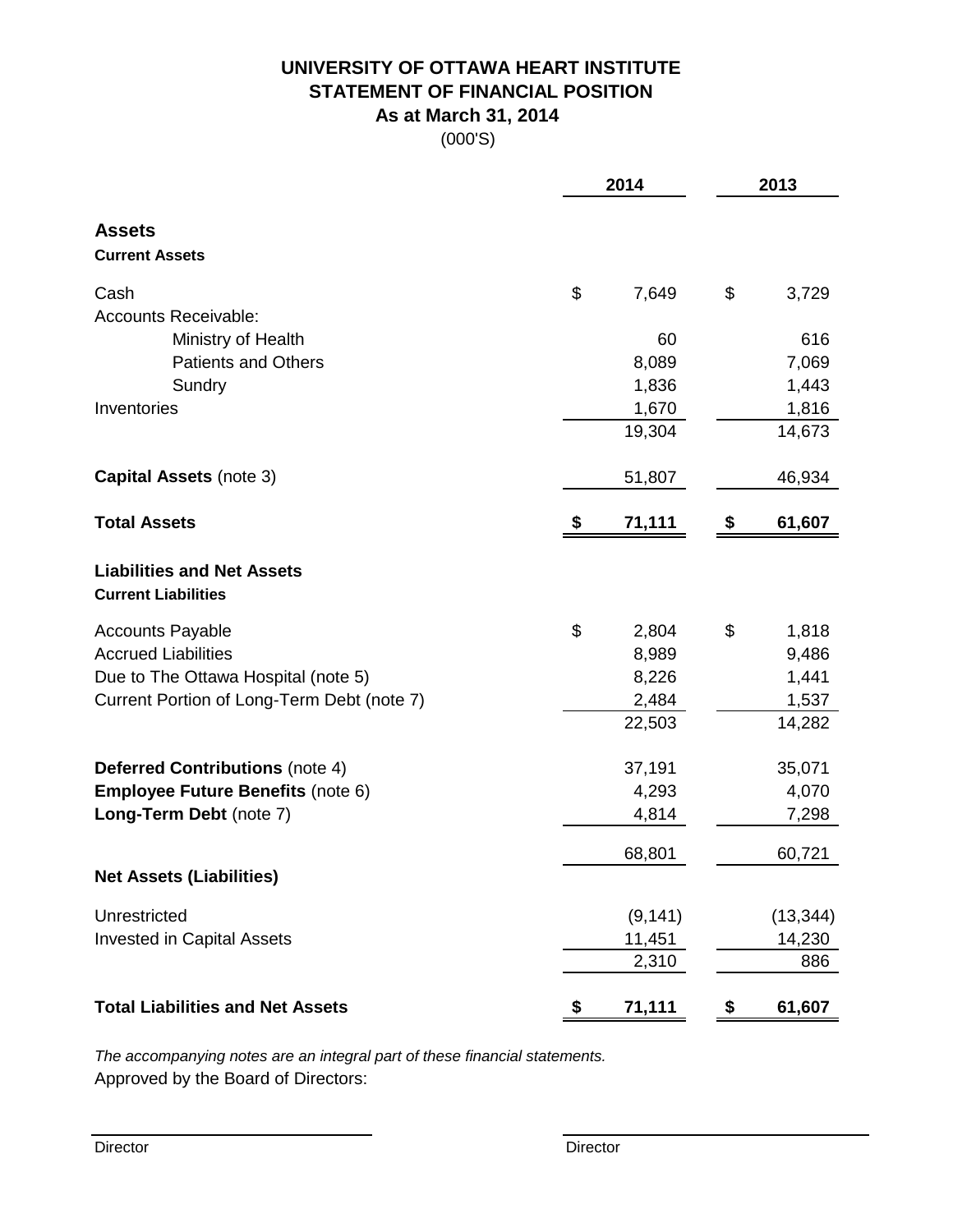# **UNIVERSITY OF OTTAWA HEART INSTITUTE STATEMENT OF CHANGES IN NET ASSETS For the Year Ended March 31, 2014**

(000'S)

|                                                                            | Unrestricted | Total         |             |             |
|----------------------------------------------------------------------------|--------------|---------------|-------------|-------------|
| <b>Balance - Beginning of year</b>                                         | \$           | $(13,344)$ \$ | $14,230$ \$ | 886         |
| Net revenue (expense) for the year                                         |              | 4,147         | (2,723)     | 1,424       |
| Purchase of capital assets                                                 |              | (10, 245)     | 10,245      |             |
| Deferred contributions received relating to<br>purchases of capital assets |              | 11,838        | (11, 838)   |             |
| Repayment of long-term debt                                                |              | (1,537)       | 1,537       |             |
| <b>Balance - End of year</b>                                               | \$           | $(9, 141)$ \$ | 11,451      | 2,310<br>\$ |

*The accompanying notes are an integral part of these financial statements.*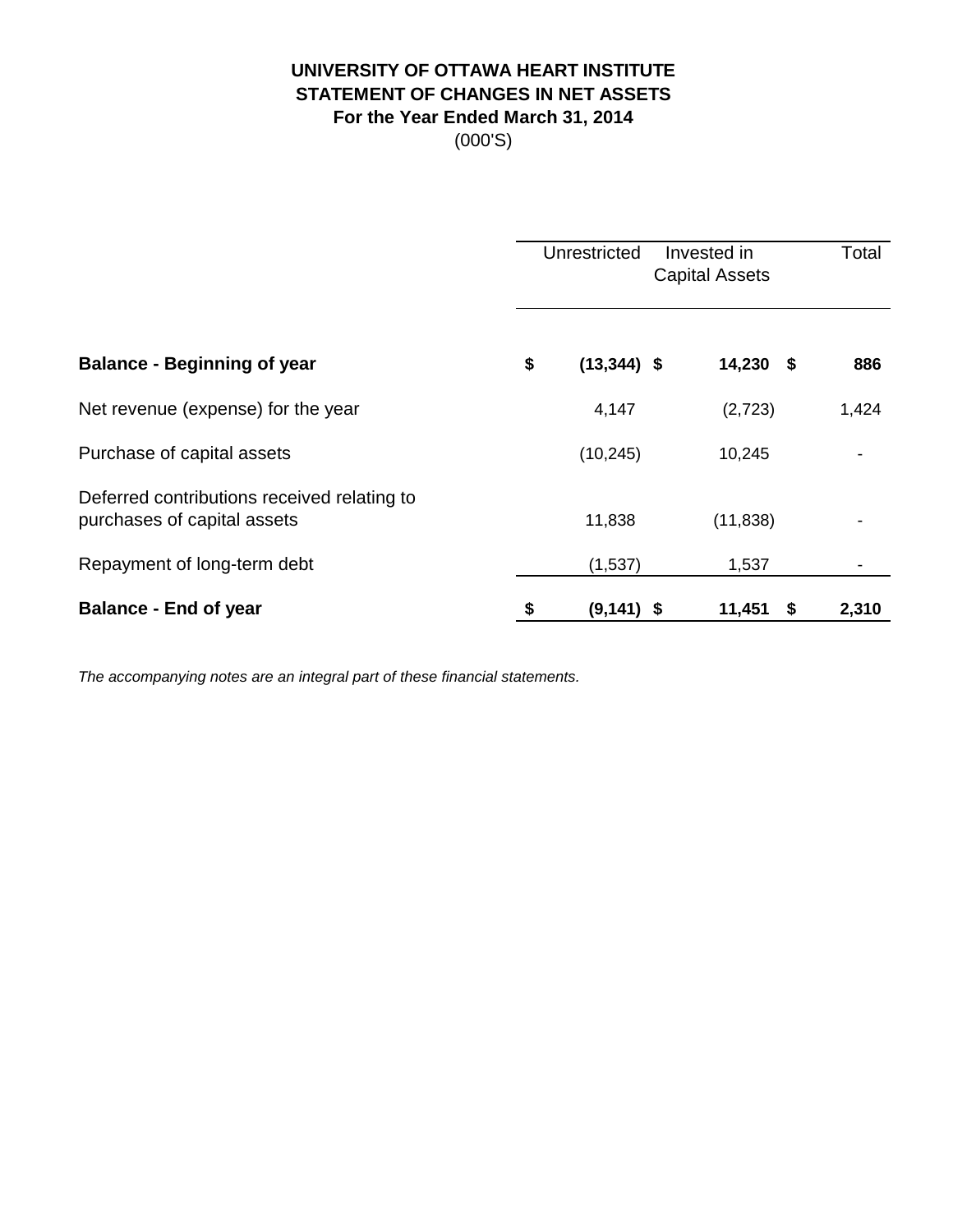# **UNIVERSITY OF OTTAWA HEART INSTITUTE STATEMENT OF CASH FLOWS For the Year Ended March 31, 2014** (000'S)

|                                                   |    | 2014      | 2013           |
|---------------------------------------------------|----|-----------|----------------|
| Cash flows from (used in)                         |    |           |                |
| <b>Operating activities</b>                       |    |           |                |
| Net revenue for the year                          | \$ | 1,424     | \$<br>66       |
| Items not affecting cash -                        |    |           |                |
| Amortization of deferred contributions            |    | (2,649)   | (3, 382)       |
| Amortization of capital assets                    |    | 5,372     | 6,205          |
| Employee future benefits                          |    | 223       | 110            |
| Net change in non-cash working capital items      |    | (222)     | (7, 378)       |
|                                                   | \$ | 4,148     | \$<br>(4, 379) |
| <b>Investing activity</b>                         |    |           |                |
| Purchase of capital assets                        | \$ | (10, 245) | \$<br>(2, 405) |
| <b>Financing activities</b>                       |    |           |                |
| Deferred contributions received                   |    | 4,769     | 9,578          |
| Increase (decrease) in Due to The Ottawa Hospital |    | 6,785     | (7, 834)       |
| Repayments of long-term debt                      |    | (1,537)   | (1, 510)       |
| Repayments of obligations under capital leases    |    |           | (53)           |
|                                                   | \$ | 10,017    | \$<br>181      |
| Net change in cash for the year                   |    | 3,920     | (6,603)        |
| Cash - Beginning of year                          |    | 3,729     | 10,332         |
| Cash - End of year                                | S  | 7,649     | \$<br>3,729    |
| Supplementary cash information:<br>Interest paid  | \$ | 595       | \$<br>629      |

*The accompanying notes are an integral part of these financial statements.*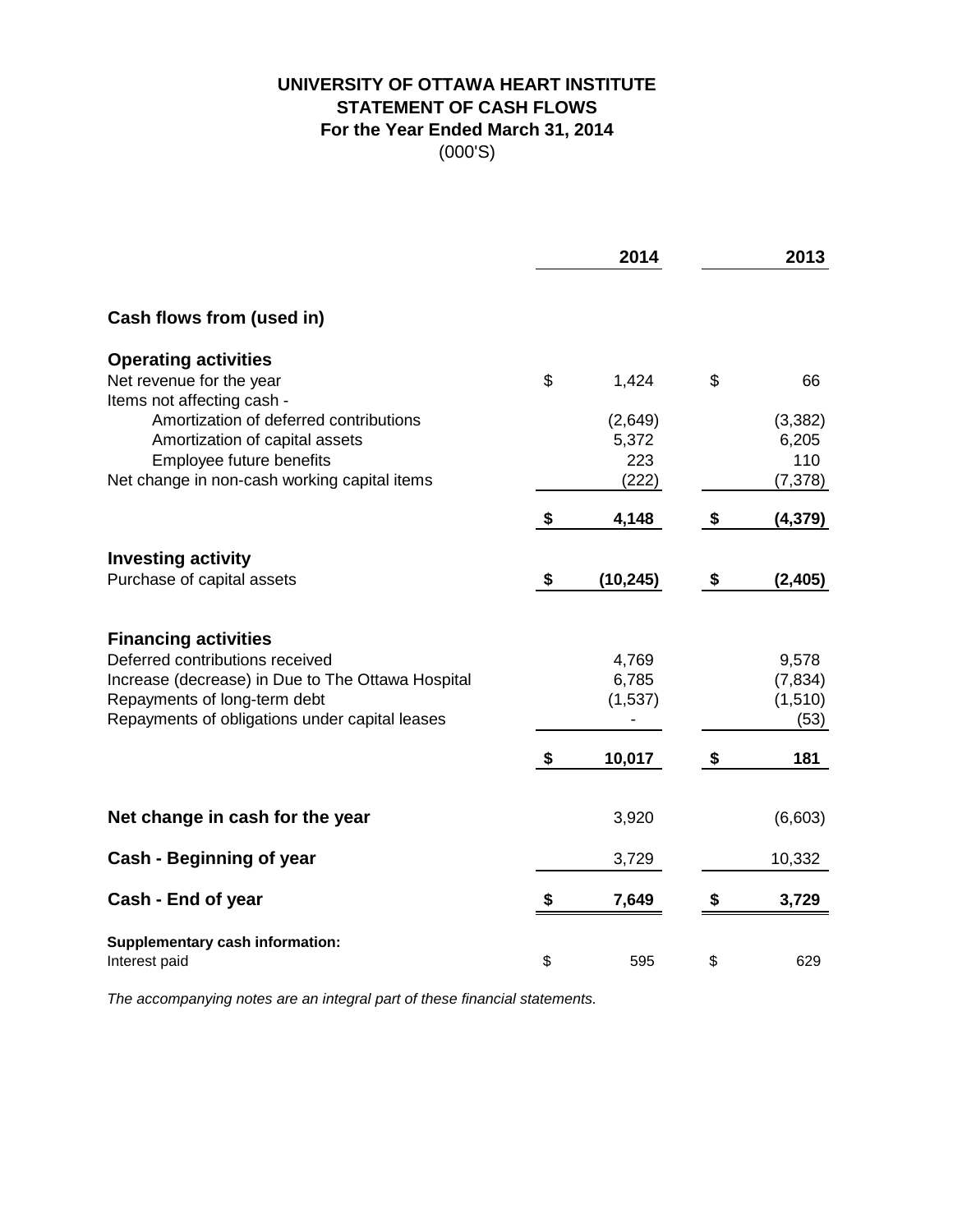#### **1 Incorporation and Purpose**

The University of Ottawa Heart Institute ("the Institute") is incorporated under the laws of Ontario. It provides a full range of cardiac services including primary and secondary prevention, diagnosis and treatment, rehabilitation, research and education. It is the sole provider of interventional cardiology and cardiac surgery for eastern Ontario and western Quebec. The Institute focuses its clinical activity in three major areas: open heart surgery, interventional cardiology and arrhythmia procedures.

As a registered charity, the Institute is exempt from income taxes under subsection 149(1)(f) of the Income Tax Act.

The Institute has entered into a business relationship with The Ottawa Hospital where certain services such as lab services, facilities and administrative support are provided by The Ottawa Hospital by way of service agreements that are negotiated at fair market value.

## **2 Significant Accounting Policies**

The preparation of financial statements in conformity with Canadian public sector accounting standards (PSAS), including accounting standards that apply to government not-for-profit organizations, requires management to make estimates and assumptions that affect the reported amounts of assets and liabilities, and disclosure of contingent assets and liabilities at the dates of the financial statements and the reported amounts of revenue and expense during the periods. Actual results could differ from these estimates.

#### **Inventories**

Inventories are valued at lower of cost, determined on a weighted average basis, and net realizable value.

#### **Capital Assets**

Purchased capital assets are recorded at cost. Construction in progress is not amortized until the project is complete and the facilities come into use. Capital assets are amortized on a straight-line basis over the following periods:

| Buildings and building improvements | 15 to 20 years |
|-------------------------------------|----------------|
| Diagnostic equipment                | 5 years        |
| Operating equipment                 | 10 years       |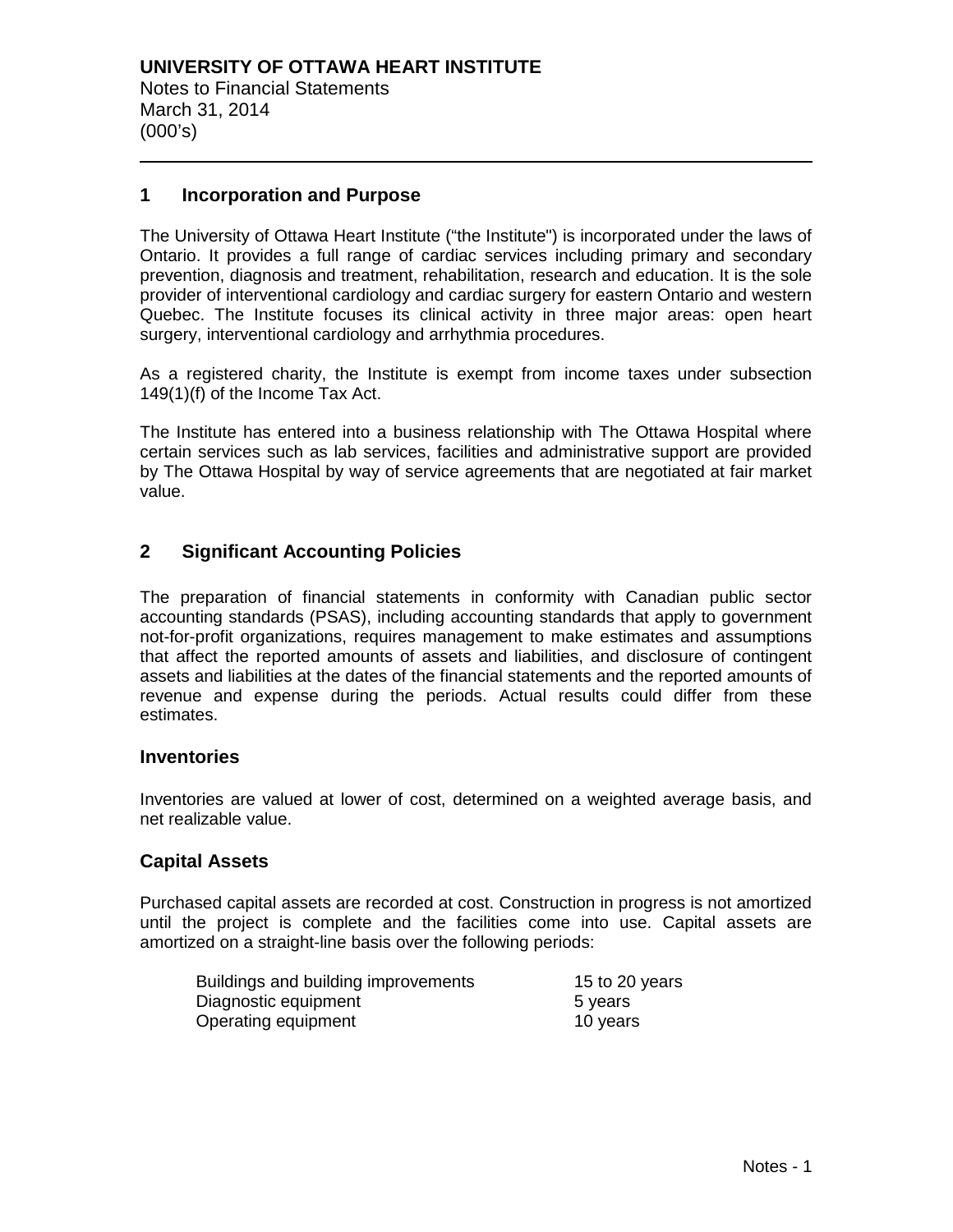#### **Revenue Recognition**

The Institute follows the deferral method of accounting for contributions.

Under the Health Insurance Act and regulations thereto, the Institute is funded primarily by the Province of Ontario in accordance with the budget arrangements established by the Ministry of Health and Long-Term Care. Operating grants are recorded as revenue in the period to which they relate. Grants approved but not received at the end of an accounting period are accrued. Where a portion of a grant received relates to a future period, it is deferred and recognized in that subsequent period.

Unrestricted contributions are recognized as revenue when received or receivable if the amount to be received can be reasonably estimated and collection is reasonably assured.

Externally restricted contributions are recognized as revenue in the year in which the related expenses are incurred. Contributions related to the acquisition of capital assets are deferred and amortized into revenue at a rate corresponding with the amortization rate for the related capital assets.

## **Contributed Services**

A substantial number of volunteers contribute a significant amount of their time each year. Because of the difficulty of determining the fair value, contributed services are not recognized in the financial statements.

#### **Employee Future Benefits**

#### **HOOPP**

Substantially all of the employees of the Institute are eligible to be members of the Hospitals of Ontario Pension Plan, which is a multi-employer, best five annual consecutive average salary, contributory pension plan. The Institute has adopted defined contribution plan accounting principles for this Plan because insufficient information is available to apply defined benefit pension plan accounting principles. Accordingly, the Institute's contributions to the Plan are included in salaries and wages in the statement of operations.

## **Extended Health, Dental and Life Benefits**

The expense for these benefits, which are unfunded, is actuarially determined using the projected benefit method prorated on service and the administrator's best assumptions. The cumulated excess of the amounts recorded as an expense over the amounts paid is recorded as a liability for employee future benefits in the statement of financial position.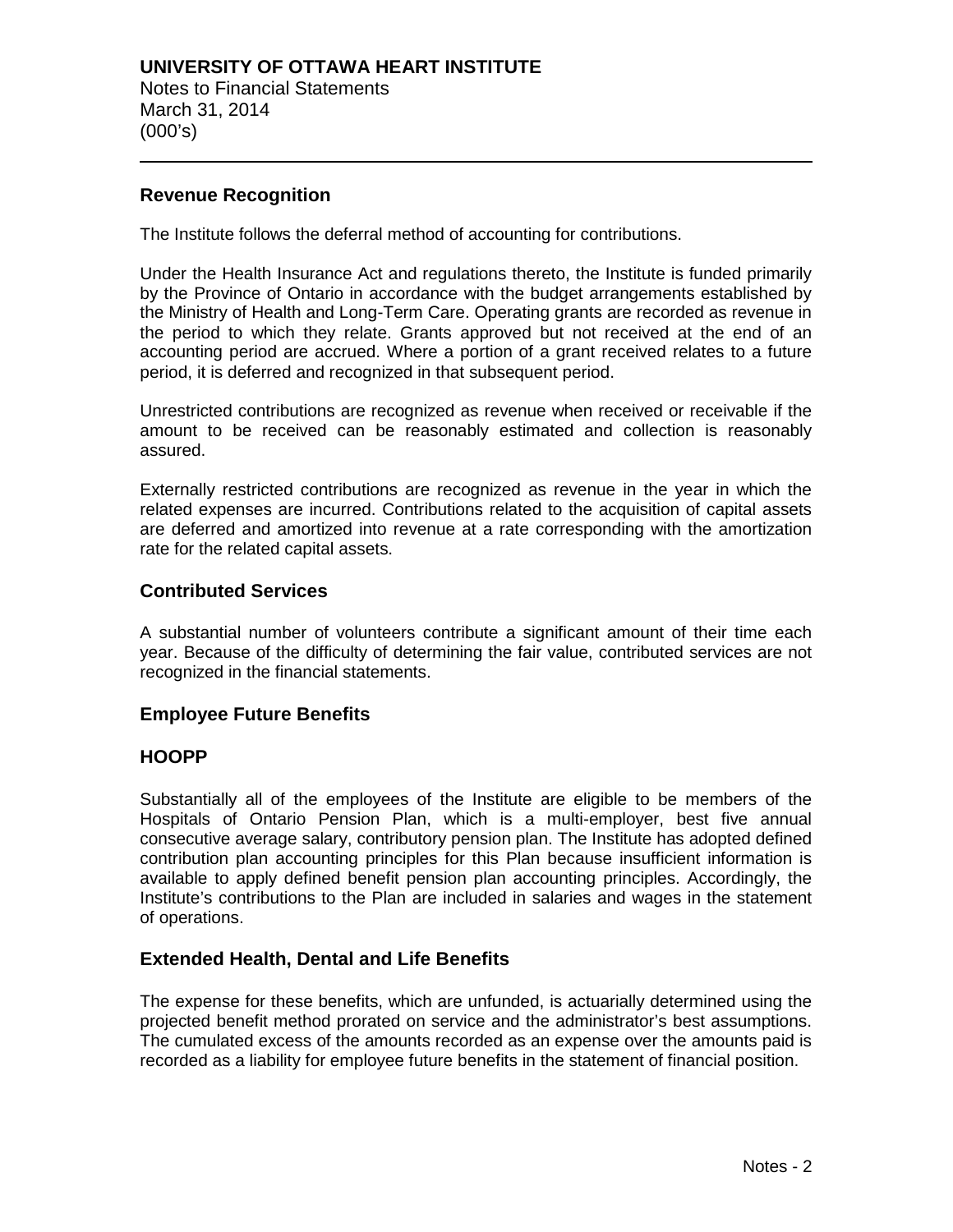#### **Compensated Absences**

Compensation expense is accrued for all employees as entitlement to these payments is earned, in accordance with the Institute's benefit plans for vacation and sick leave.

## **3 Capital Assets**

|                                     | 2014                                |    |        |    |        |  |  |
|-------------------------------------|-------------------------------------|----|--------|----|--------|--|--|
|                                     | Accumulated<br>Amortization<br>Cost |    |        |    | Net    |  |  |
| Buildings and building Improvements | 56,034                              | \$ | 22.060 | \$ | 33,974 |  |  |
| Diagnostic/Operating Equipment      | 37,560                              |    | 29.604 |    | 7,956  |  |  |
| <b>Construction in Progress</b>     | 9,877                               |    |        |    | 9,877  |  |  |
|                                     | 103,471                             |    | 51.664 |    | 51,807 |  |  |

|                                     | 2013                 |             |   |        |     |        |
|-------------------------------------|----------------------|-------------|---|--------|-----|--------|
|                                     |                      | Accumulated |   |        |     |        |
|                                     | Amortization<br>Cost |             |   |        | Net |        |
| Buildings and building improvements |                      | 56,034      | S | 19,158 |     | 36,876 |
| Diagnostic/Operating equipment      |                      | 35,155      |   | 27,134 |     | 8,021  |
| Construction in progress            |                      | 2,037       |   |        |     | 2,037  |
|                                     | S                    | 93,226      |   | 46,292 |     | 46,934 |

Construction in progress represents costs incurred to date on the planning costs for a new building and other additions to the Institute. Once construction is completed on the related asset the total costs will be transferred to capital assets and amortization will commence.

## **4 Deferred Contributions**

Deferred contributions represent contributions received for purchases of capital assets. The changes in the deferred contributions balance for the period are as follows:

|                               | 2014     | 2013     |
|-------------------------------|----------|----------|
| Balance - Beginning of period | \$35,071 | \$28,875 |
| Contributions received        | 4.769    | 9.578    |
| Amortization                  | (2,649)  | (3,382)  |
| Balance - End of period       | \$37,191 | 35,071   |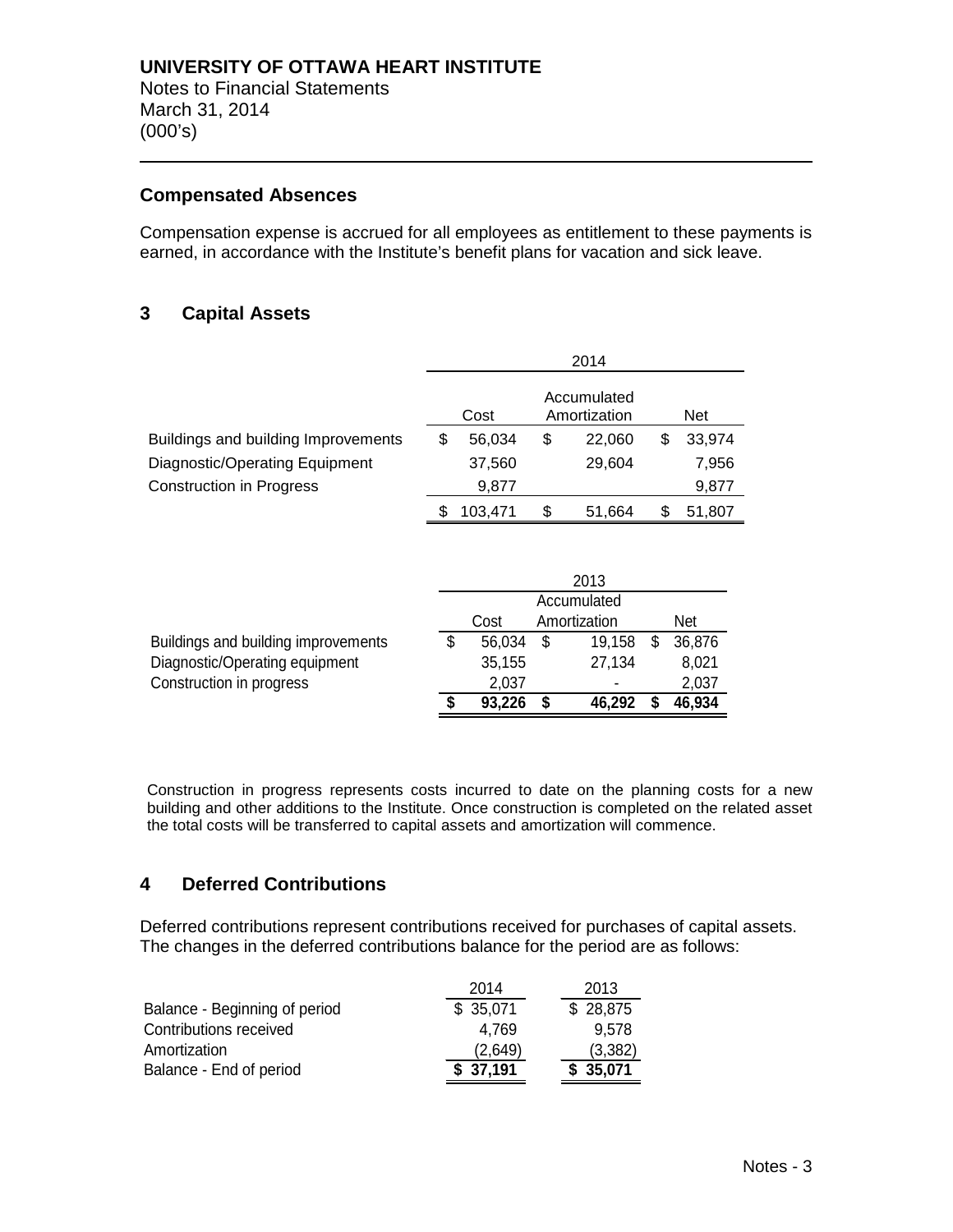## **5 Due to The Ottawa Hospital**

The relationship between the Institute and The Ottawa Hospital is governed by a service agreement pursuant to which certain services are provided at fair market value. The Institute has an unsecured amount payable to The Ottawa Hospital bearing interest at prime.

## **6 Employee Future Benefits**

#### **Pension - HOOPP**

Employer contributions to the Plan as at March 31, 2014 is \$4,825 (2013 – \$4,597) and are included in salaries and wages expense in the statement of operations.

The most recent financial results for HOOPP indicate that, as at December 31, 2013, the Plan was fully funded. Variances between actuarial funding estimates and actual experience may be material and differences are generally funded by the participating members. Insufficient information is available to determine the Institute's portion of the pension asset/liability.

## **Extended Health, Dental and Life Benefits**

,

Actuarial valuations prepared for accounting purposes indicated the following:

|                                        | March 31, | March 31, |
|----------------------------------------|-----------|-----------|
|                                        | 2014      | 2013      |
| Accrued benefit obligation             | 4,535     | 4,617     |
| Unamortized actuarial losses           | (242)     | (547)     |
| Liability for employee future benefits | 4,293     | 4,070     |

The related expense recorded for the period is \$223 (2013 – \$110) and is included in salaries and wage expense in the statement of operations.

The significant actuarial assumptions adopted in measuring the Institute's accrued benefit obligation for these benefits are as follows:

|                                            | 2014  | 2013  |
|--------------------------------------------|-------|-------|
| Discount rate - accrued benefit obligation | 4.36% | 3.94% |
| Dental cost increases                      | 3.50% | 3.50% |
| Extended health care cost increases*       | 7.50% | 7.50% |

\*decreasing by 0.5% per annum to an ultimate rate of 4.5%.

The movement in the employee future benefits liability during the year is as follows: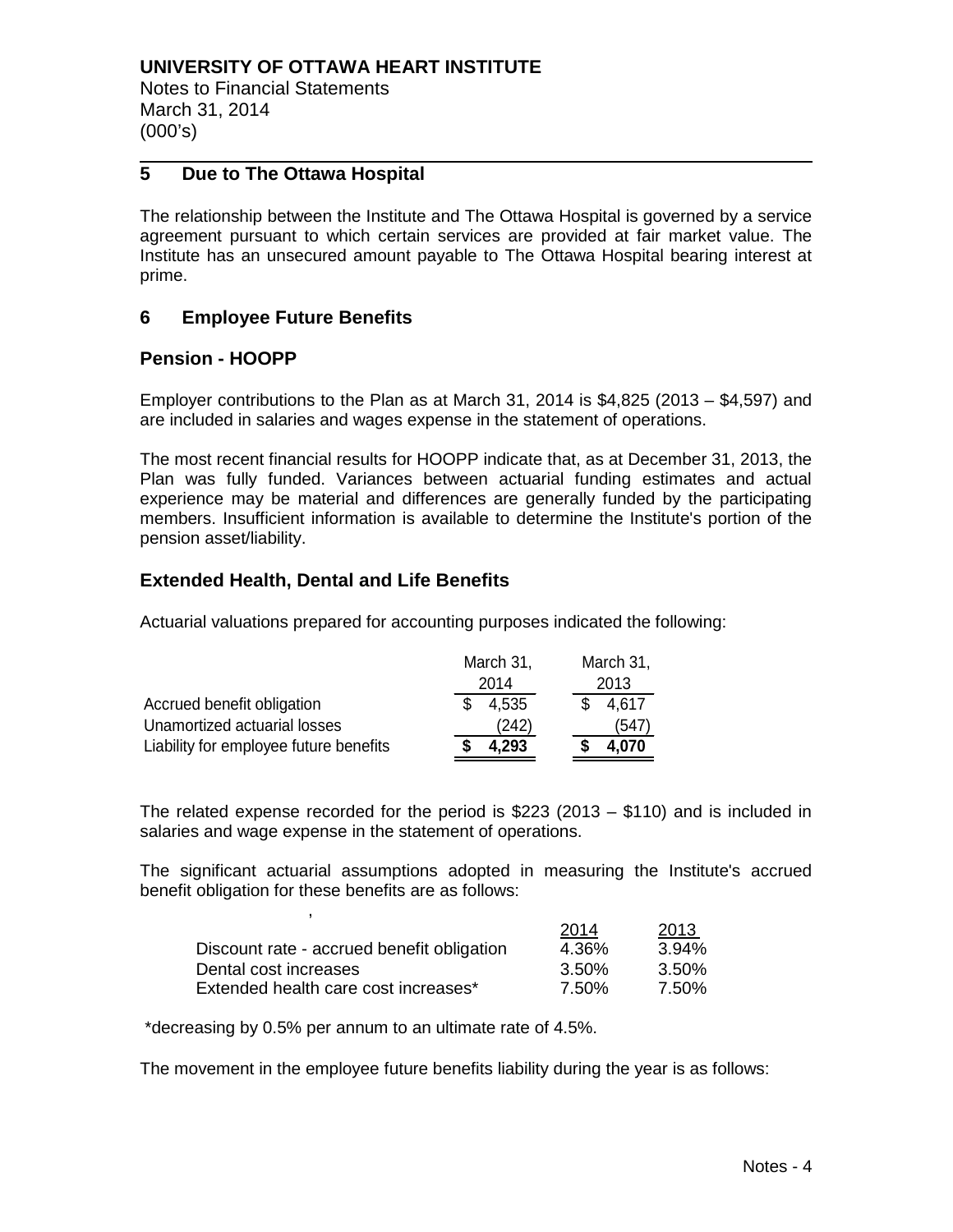# **UNIVERSITY OF OTTAWA HEART INSTITUTE**

Notes to Financial Statements March 31, 2014 (000's)

|                                  | 2014 |       | 2013  |
|----------------------------------|------|-------|-------|
| Beginning balance                |      | 4,070 | 3,960 |
| Current service cost             |      | 264   | 236   |
| Plan amendments                  |      | (23)  | (104) |
| Interest cost                    |      | 181   | 189   |
| Benefits paid                    |      | (235) | (223) |
| Amortization of actuarial losses |      | 36    | 12    |
| Ending balance                   |      | 4,293 | 4,070 |

# **7 Long-Term Debt**

Long-term loans are secured under a general security agreement.

|                                                                                                           | 2014        | 2013 |       |  |
|-----------------------------------------------------------------------------------------------------------|-------------|------|-------|--|
| 3.121% fixed rate term note with principal payments of<br>\$11 monthly<br>Maturity date: March 17, 2015   | \$<br>127   | \$   | 251   |  |
| 5.45% fixed rate term note with principal payments of \$44<br>monthly<br>Maturity date: April 5, 2015     | 3,289       |      | 3,822 |  |
| 6.15% fixed rate term note with principal payments of \$27<br>monthly<br>Maturity date: April 23, 2015    | 350         |      | 675   |  |
| 6.15% fixed rate term note with principal payments of \$36<br>monthly<br>Maturity date: December 14, 2015 | 2,467       |      | 2,900 |  |
| 3.70% fixed rate term note with principal payments of \$9<br>monthly<br>Maturity date: February 14, 2015  | 1,065       |      | 1,187 |  |
| Total                                                                                                     | \$<br>7,298 | \$   | 8,835 |  |
| Less: current portion                                                                                     | 2,484       |      | 1,537 |  |
|                                                                                                           | 4,814       |      | 7,298 |  |
| Future principal repayments are required as follows:<br>2014-15                                           | 2,484       |      |       |  |
| 2015-16                                                                                                   | 4,814       |      |       |  |
|                                                                                                           | \$<br>7,298 |      |       |  |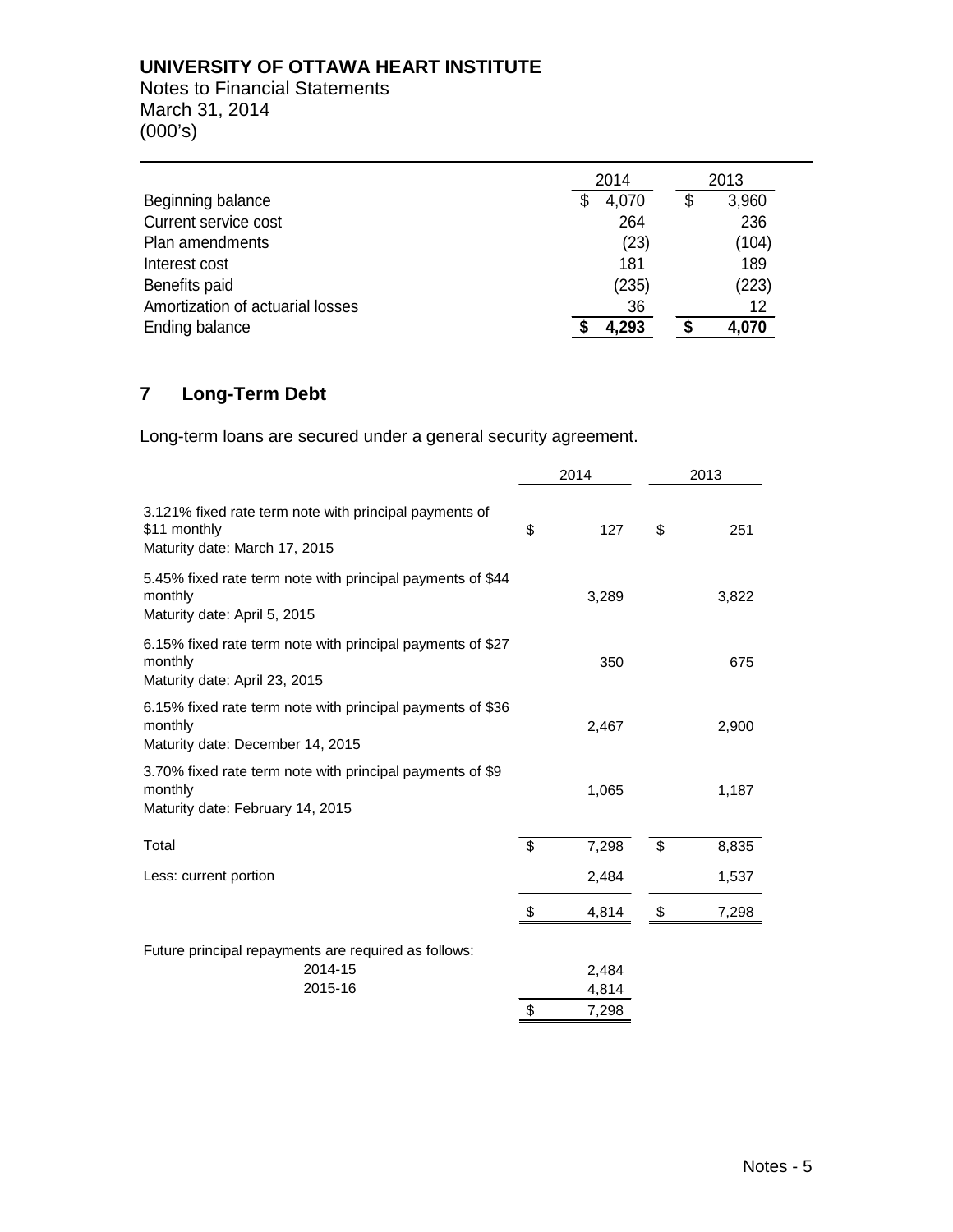#### **UNIVERSITY OF OTTAWA HEART INSTITUTE** Notes to Financial Statements

March 31, 2014 (000's)

In addition to the outstanding loans noted above, the following other credit facility exists:

An overdraft lending agreement with the Bank of Nova Scotia for the amount of \$500 for the purpose of financing operating requirements. The revolving facility is repayable on demand and bears interest at prime, payable monthly. The Institute has provided the following collateral for the facility: a General Security Agreement, representing a first charge over all accounts receivable, inventory and equipment other than leased assets. No amounts have been drawn on this facility for the years ended March 31, 2014 and 2013.

## **8 Financial Instruments**

## **Classification of Financial Instruments**

|                            | 2014              |                       |         |  |  |  |
|----------------------------|-------------------|-----------------------|---------|--|--|--|
|                            | <b>Fair Value</b> | <b>Amortized Cost</b> | Total   |  |  |  |
| Cash                       | \$7,649           |                       | \$7,649 |  |  |  |
| Accounts Receivable        |                   | 9,985                 | 9,985   |  |  |  |
| <b>Accounts Payable</b>    |                   | 2,804                 | 2,804   |  |  |  |
| <b>Accrued Liabilities</b> |                   | 8,989                 | 8,989   |  |  |  |
| Due to the Ottawa Hospital |                   | 8,226                 | 8,226   |  |  |  |
| Long-Term Debt             |                   | 7.298                 | 7,298   |  |  |  |

The following classification system is used to describe the basis of the measurement of fair value subsequent to initial recognition, grouped into different levels based on the degree to which the fair value is observable:

- Level 1 fair value measurements are those derived from quoted prices (unadjusted) in active markets for identical assets or liabilities;
- Level 2 fair value measurements are those derived from market based inputs other than quoted prices that are observable for the asset or liability either directly (i.e. as prices) or indirectly (i.e. derived from prices); and
- Level 3 fair value measurements are those derived from valuation techniques for the asset of liability that are not based on observable market data.

Cash is measured as a Level 1 financial instrument. There were no transfers from Level 1 for the periods ended March 31, 2014 and March 31, 2013.

#### **Risk Management**

The Institute is exposed to a variety of financial risks including credit, interest rate and liquidity risks. The Institute's overall risk management program focuses on the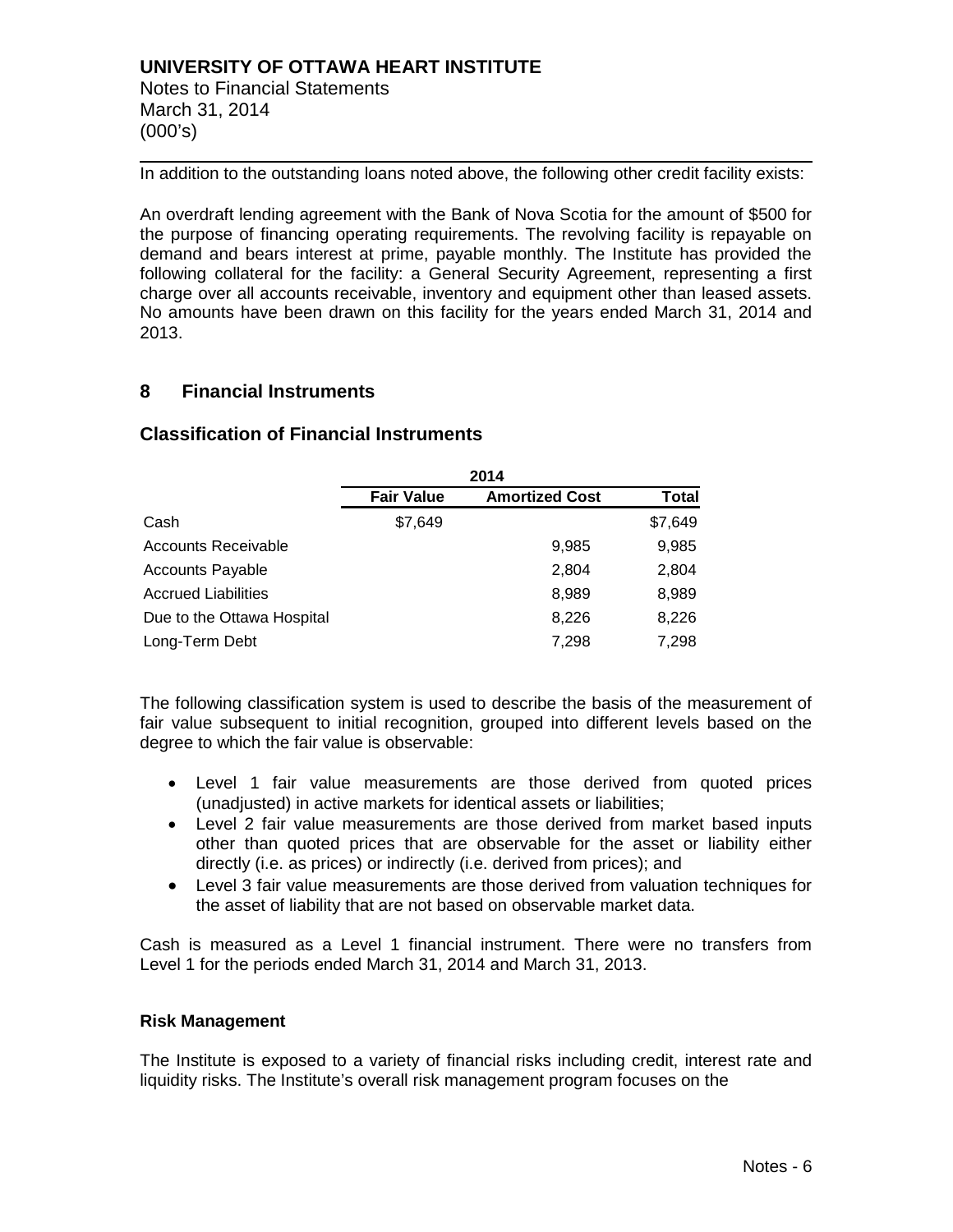unpredictability of financial markets and seeks to minimize potential adverse effects on the Institute's financial performance.

#### Credit Risk

(000's)

The Institute is exposed to credit risk in the event of non-payment by patients for noninsured services and services provided to non-resident patients. This risk is common to hospitals as they are required to provide care for patients regardless of their ability to pay for services.

At March 31, 2014, the following patient accounts receivable were outstanding:

|                         | 30 days | 60 days<br>90 davs |       | Over 90 days |       | Total   |  |       |
|-------------------------|---------|--------------------|-------|--------------|-------|---------|--|-------|
| <b>Patient Accounts</b> |         |                    |       |              |       |         |  |       |
| Receivable balances     | \$2,780 | S.                 | 2.933 | S            | 1.210 | \$1.742 |  | 8.665 |
| Less: allowance         | (28)    |                    | (29)  |              | (36)  | (483)   |  | (576) |
| <b>Net</b>              | 2,752   |                    | 2,904 |              | 1.174 | 1,259   |  | 8.089 |

#### Interest Rate Risk

Interest rate risk arises from fluctuations in interest rates and the degree of volatility of these rates. Amounts owing to The Ottawa Hospital bear a floating rate of interest based on prime rates. These are short-term borrowings and balances fluctuate over time. Longterm debt is typically for a fixed term at a fixed rate (note 7).

#### Liquidity risk

Liquidity risk is the risk the Hospital will not be able to meet its financial obligations when they come due. The Institute manages its liquidity risk by forecasting cash flows from operations and anticipating investing and financing activities and maintaining credit facilities to ensure it has sufficient available funds to meet current and foreseeable financial requirements.

The table below is a maturity analysis of the Institute's financial liabilities: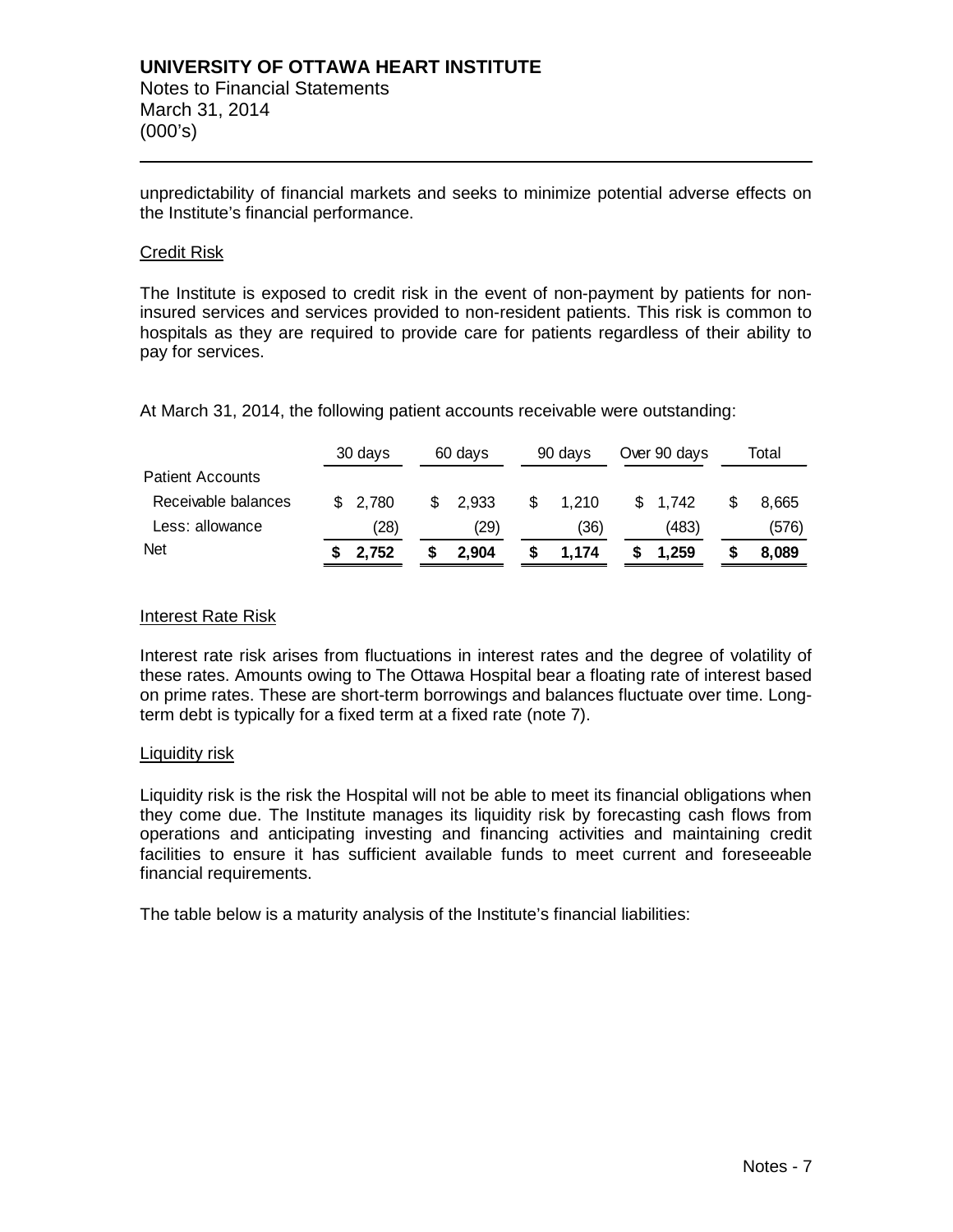# **UNIVERSITY OF OTTAWA HEART INSTITUTE**

Notes to Financial Statements March 31, 2014 (000's)

|                            |          | 2014                                     |     |                  |           |           |              |  |
|----------------------------|----------|------------------------------------------|-----|------------------|-----------|-----------|--------------|--|
|                            |          | More than<br>6 months<br>up to<br>1 year |     |                  | More than |           |              |  |
|                            |          |                                          |     |                  | 1 year    |           |              |  |
|                            | Up to    |                                          |     | up to<br>5 years |           | More than |              |  |
|                            | 6 months |                                          |     |                  |           | 5 years   | Total        |  |
| Accounts Payable and       |          |                                          |     |                  |           |           |              |  |
| <b>Accrued Liabilities</b> | \$6,332  | \$                                       | 619 | S                | 1,634     | \$3,208   | \$11,793     |  |
| Long-Term Debt             |          |                                          |     |                  | 7,298     |           | 7,298        |  |
|                            | \$6,332  |                                          | 619 | S                | 8,932     | \$3,208   | 19,091<br>S. |  |

# **9 Gift Plus Annuity**

The Institute has received eight charitable donations in the form of gift plus annuities, whereby individuals have deposited funds into insurance policies payable to the Institute in exchange for guaranteed annuities for five years and subsequent fixed lifetime annuities to the donors' designated beneficiaries. At the time when the money is deposited, the Institute receives a pre-determined percentage of the total contribution as a cash donation. In the event that the insurance company defaults on these payments, the Institute must honor the original obligation and continue to fund the annuities. The value of these obligations has been actuarially determined as \$55 as at March 31, 2005. There have been no additions to these agreements in the current year.

## **10 Related Party Balances and Transactions**

#### a) University of Ottawa Heart Institute Foundation

The Institute has an economic interest in The University of Ottawa Heart Institute Foundation (the "Foundation"). The Foundation was established to raise, receive, maintain and manage funds to benefit or be distributed towards various programs and capital projects of the Institute and the Ottawa Heart Institute Research Corporation (the "Corporation").The Foundation is a tax-exempt registered charity and is a non-share corporation constituted under Federal legislation. Included in accounts receivable is \$44 (2013 – \$55) owing from the Foundation. During the period, the Institute recorded \$3,065 (2013 – \$1,510) of funding received from the Foundation to support clinical programs and equipment purchases.

#### b) Alumni and Auxiliary

The Institute also is related to Ottawa Heart Institute Alumni Association and the Heart Institute Auxiliary. The object of the Auxiliary and the Alumni is to raise and receive funds to be distributed towards various programs and capital projects of the Institute, the Corporation and the Foundation. The Auxiliary and Alumni are tax-exempt entities created under the laws of Ontario.